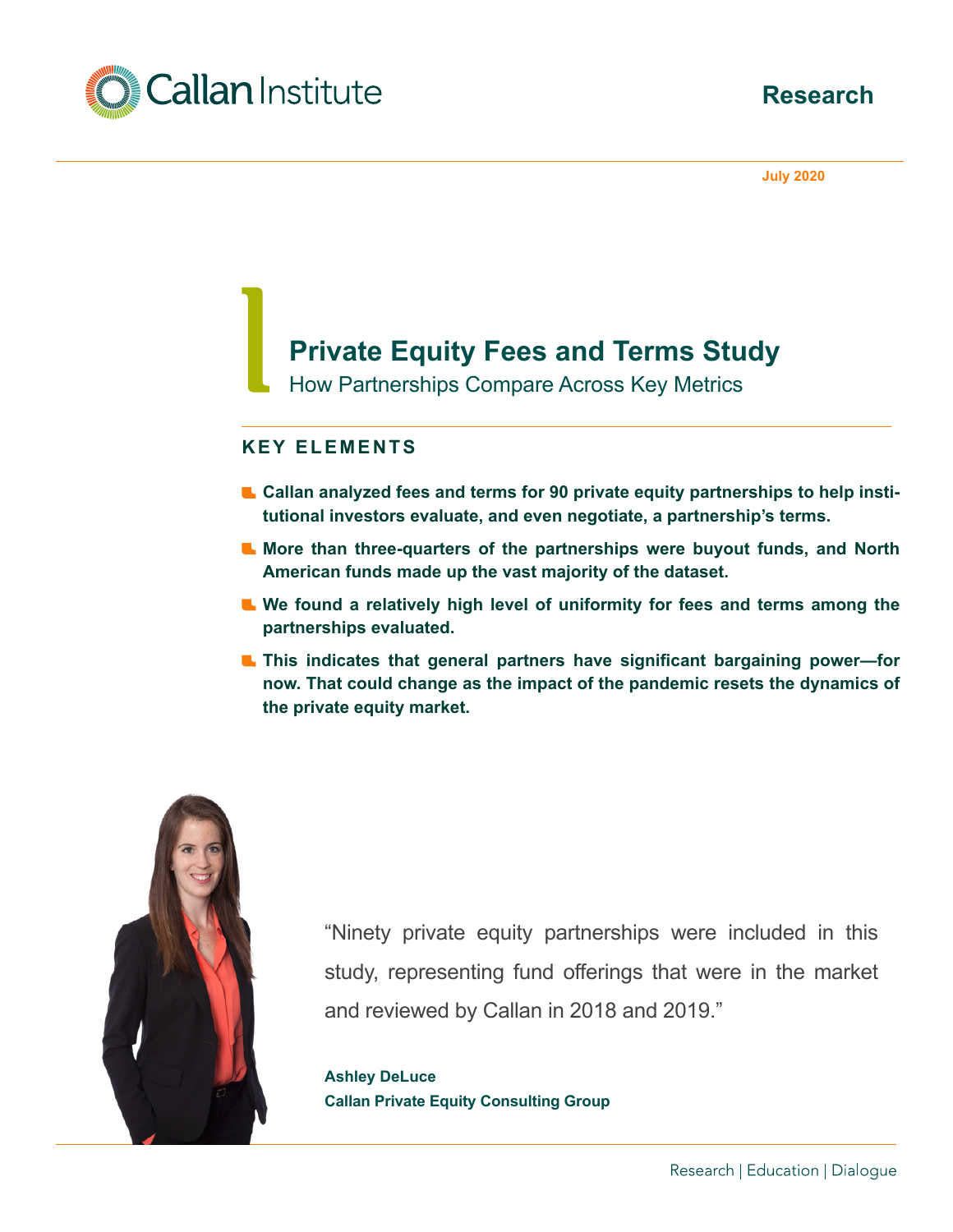To help institutional investors better evaluate private equity funds, Callan conducted an extensive analysis of the fees and terms for private equity partnerships. Using that data, we created this study to help investors evaluate a partnership's terms compared to its peers, an especially useful tool when reviewing terms and conditions with general partners (GPs). We also envision that GPs will find the study useful as a way to benchmark their partnership terms compared to other managers.

Ninety private equity partnerships were included in this study, representing fund offerings that were in the market and reviewed by Callan in 2018 and 2019. The data were pulled from the limited partnership agreements of these funds. We focused on these principal terms to provide a concise snapshot of the market:

- Minimum limited partner (LP) commitments
- GP commitments
- Management fees
- Type of "waterfall" used
- Carried interest percentage
- Hurdle rate

To evaluate the terms across multiple measures, we include the median, average, maximum, and minimum for each one. The study is weighted toward buyout funds (76% of our dataset), as well as North American funds (80%).



We found a relatively high level of uniformity for fees and terms among the partnerships in our study, indicating that LPs faced constraints on their bargaining power with GPs. At this point in the cycle, GPs are in the driver's seat, which in our view makes careful manager selection even more critical. Of course, that may change as the impact of the COVID-19 pandemic resets the dynamics of the private equity market.

# **Exhibit 1 Partnership Characteristics**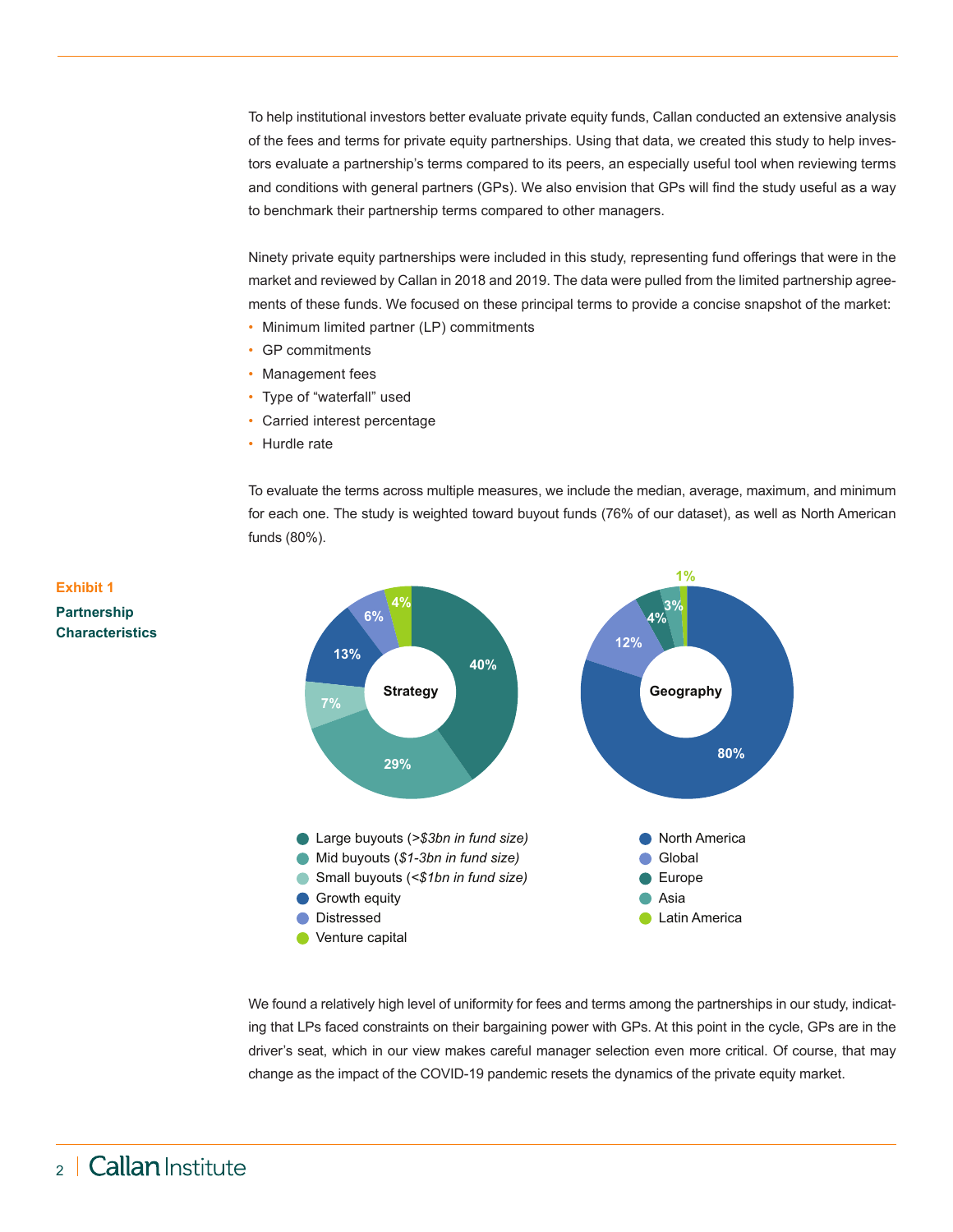#### **LP and GP Commitment Levels**

As reflected in the table below, a \$10 million minimum LP commitment is fairly standard in the industry (representing 46% of the dataset). About a quarter of the dataset has higher minimums, typically in an effort to constrain the LP base to only larger investors.



The dataset reveals that 3% is the market standard for the GP commitment. Anything significantly below that may indicate a lack of alignment between the general partner and limited partners. Commitments on the higher end typically involve balance sheet capital from the GP.



#### *Definitions*

**Minimum LP Commitment:** the amount required to invest in a private equity partnership

**GP Commitment:** the percent of fund commitments expected to be financed by the general partner, which may consist of a mixture of cash and management fee waivers. In some cases, it also reflects commitments from the GP's balance sheet.

## **Exhibit 3 GP Commitment**

**Exhibit 2 Minimum LP Commitment**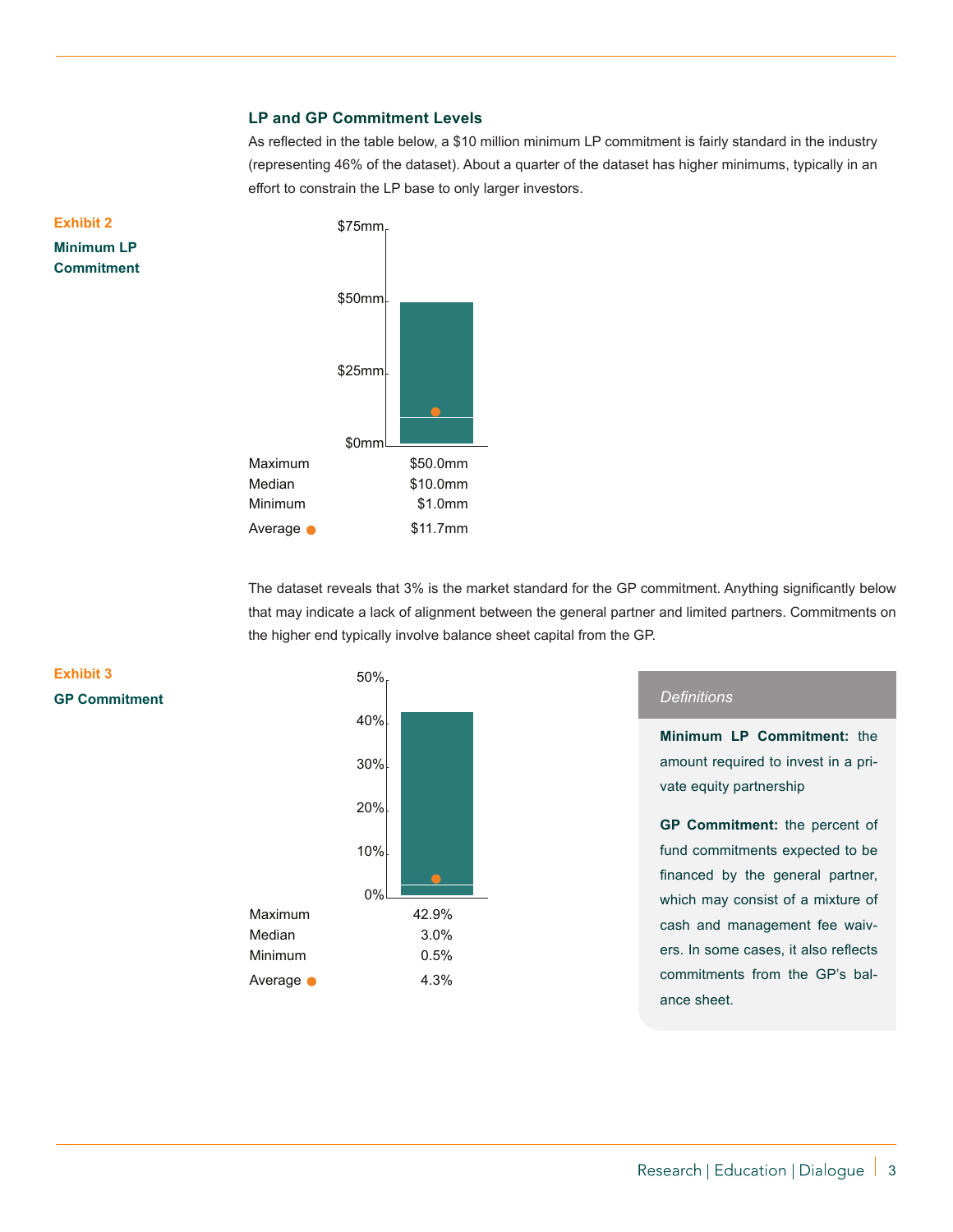#### **Management Fee Levels**

In terms of the management fee, we captured both the fee paid during the investment period (typically the first 5-6 years of a fund's life) as well as after the investment period. The median management fee of 1.75% during the investment period is almost always paid on committed capital. This then drops after the investment period to a median of 1.50%, almost always paid on invested capital. But 17% of the dataset does not have this stepdown, and management fees are paid on the same capital base, typically committed capital or net invested capital, over the fund's entire term. Management fees higher or lower than our findings can signal to investors whether they are overpaying a general partner or benefiting from fee savings.

#### *Definition*

**Management Fee:** Throughout a typical private equity fund's life, the management fee percentage—and what it is a percentage of—steps down over time. During the investment period, it is a typically higher percentage and paid on a larger amount of capital. After the investment period, there is a reduction in the fee percentage and it is paid on a smaller capital base. The investment period typically expires after five or six years, depending on the partnership, or when the GP launches a successor fund.



**1%** NAV

#### **Exhibit 5**

**Post-Investment Period Management Fee**





Maximum 2.00%

What the Fee is Paid on

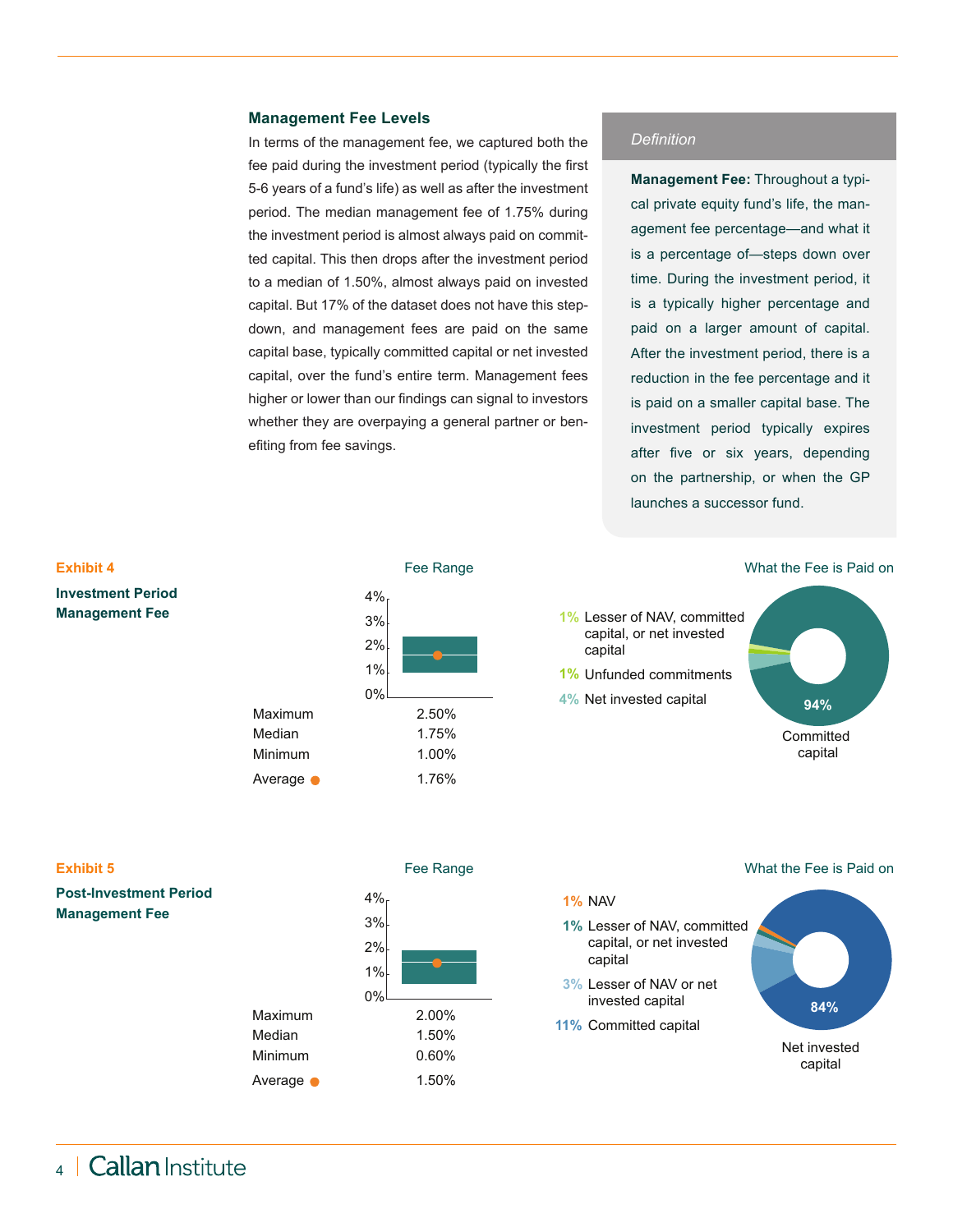#### **Management Fee Offsets**

Every fund in the dataset offset management fees by any transaction, monitoring, or other fees received by the fund. Given that the vast majority of fee offsets are 100%, anything significantly below that is not in keeping with the rest of the market.

**Exhibit 6 Management Fee Offset**



#### **Waterfall**

Most funds have either an American (deal-by-deal) waterfall or a European (fund-as-a-whole) waterfall, meaning that carried interest is either paid to the GP on a per investment basis (more GP-friendly) or on a cumulative basis across all investments (more LP-friendly). The majority of the dataset has an American waterfall, but a significant portion, roughly a third, has a European waterfall.



#### **32%** European

**4%** Hybrid

 $\bullet$   $\bullet$ 

#### *Definitions*

**Carried Interest:** The percentage of realized profits paid to the general partner as an incentive/ performance fee.

**Waterfall:** This refers to the distribution of gains to the limited partners and general partner. In an American waterfall, carried interest is calculated on a deal-by-deal basis, which benefits the GP. In a European waterfall, carried interest is calculated on a fund-as-awhole basis, benefiting the LP. In some cases, the waterfall is a blend of both approaches.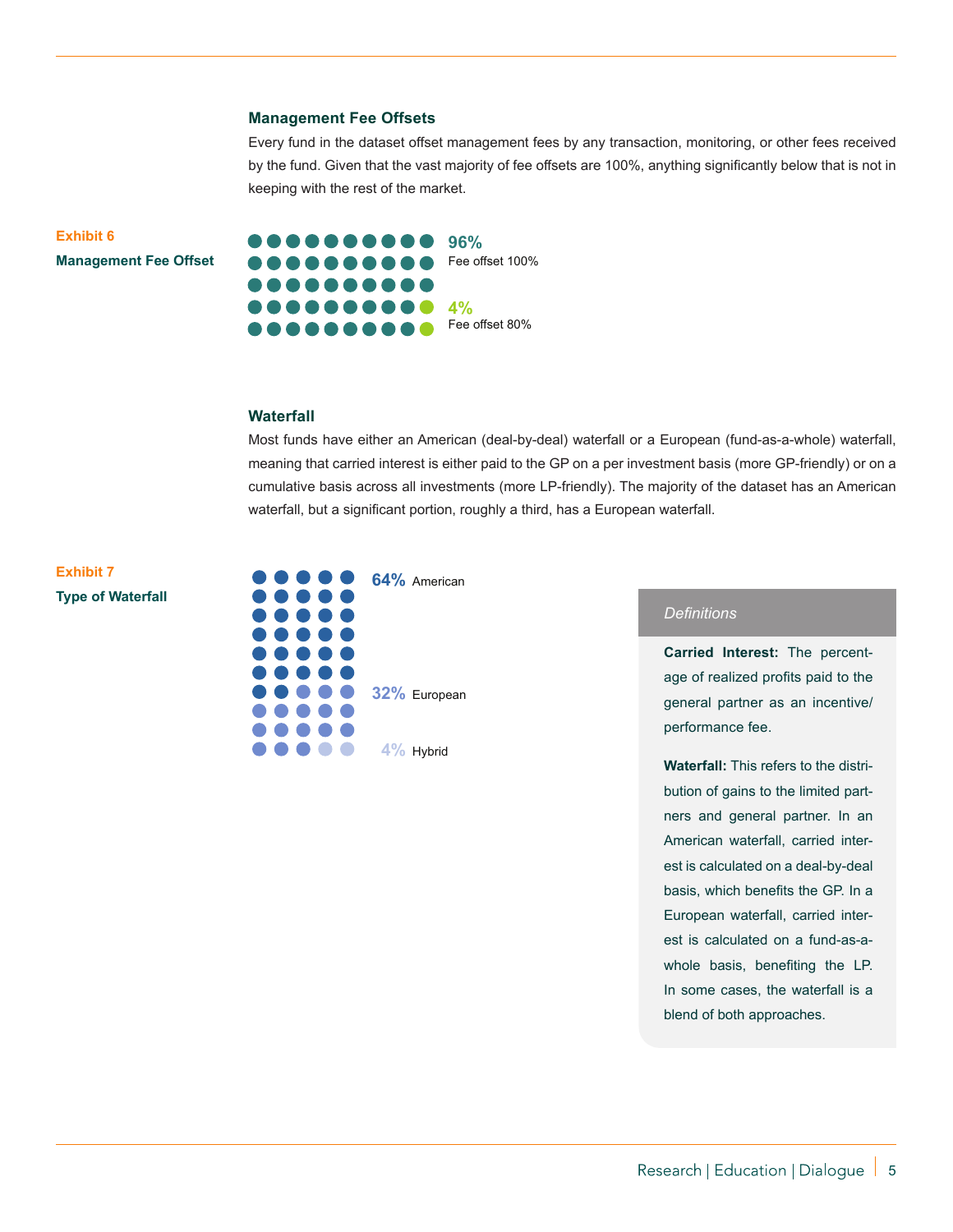### **Carried Interest and Hurdle Rate Levels**

The industry standard for carried interest is 20%, although there are some funds with carried interest as high as 30%. These are often venture capital funds or funds that are in particularly high demand. For these funds, it is important for investors to determine the impact on net returns and ensure the general partner is able to offset it through strong performance.



The hurdle rate is typically 8%, and none of the funds analyzed had a higher hurdle rate. But we found that 13% of funds, primarily growth equity and venture capital, had no hurdle rate at all. The majority of partnerships use a compounded calculation for the hurdle rate, although 8% used the more GP-friendly simple hurdle rate calculation.

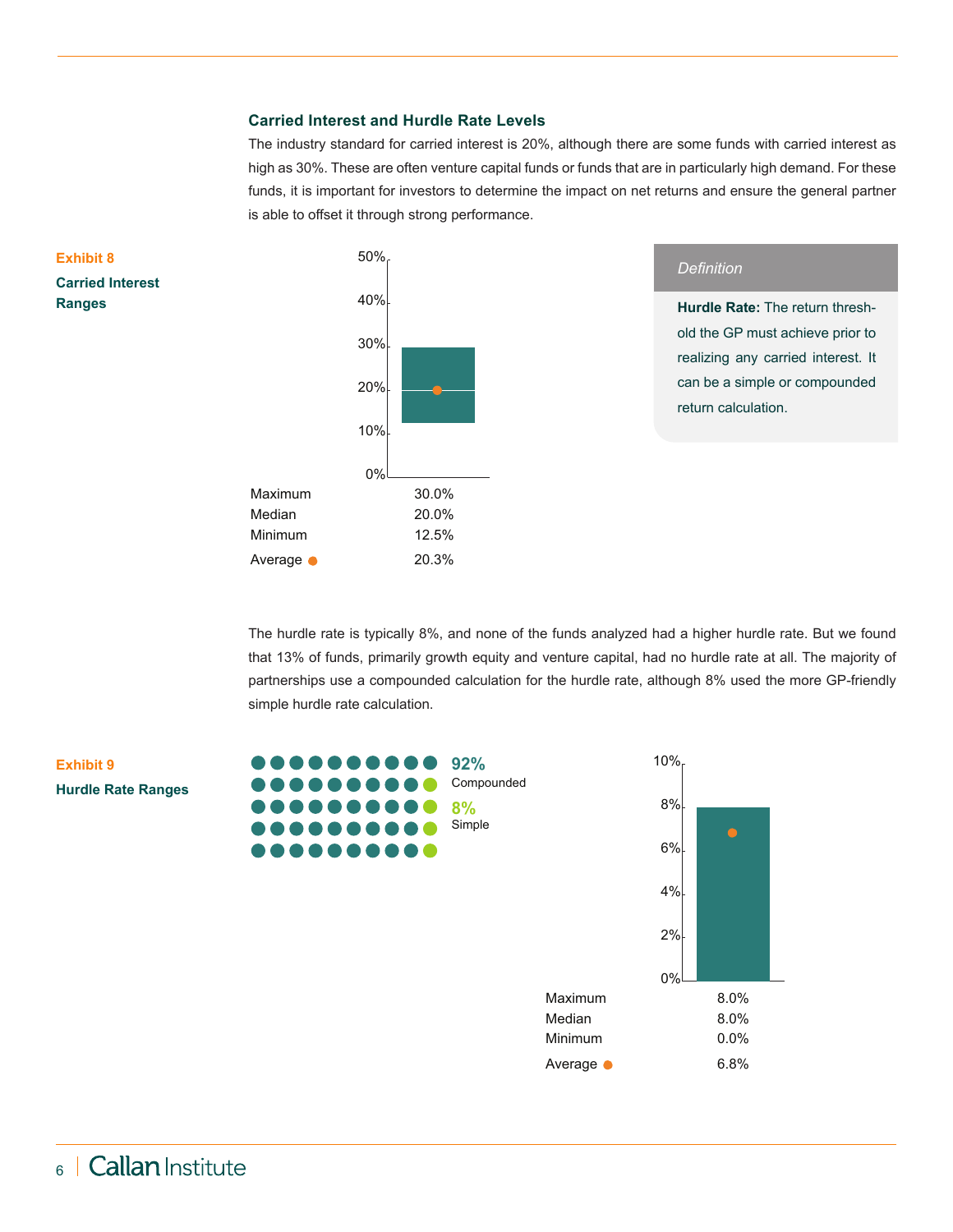# **Takeaways**

Given the recent boom in the private equity industry, partnership terms have been leaning in the general partner's favor. With annual commitment levels tripling over the last 10 years, according to PitchBook, the demand for private equity has resulted in many oversubscribed funds, limiting the bargaining power of LPs. Across a market cycle, however, this power can shift back toward LPs, often resulting in fee discounts and/ or more LP-friendly terms.

When evaluating a partnership for potential investment, we help institutional investors to determine whether the terms are consistent with the rest of the market, with particular emphasis on the alignment of interests between GPs and LPs. This snapshot is intended to be used as a benchmark for that exercise on an ongoing basis, as we expect to publish this study annually.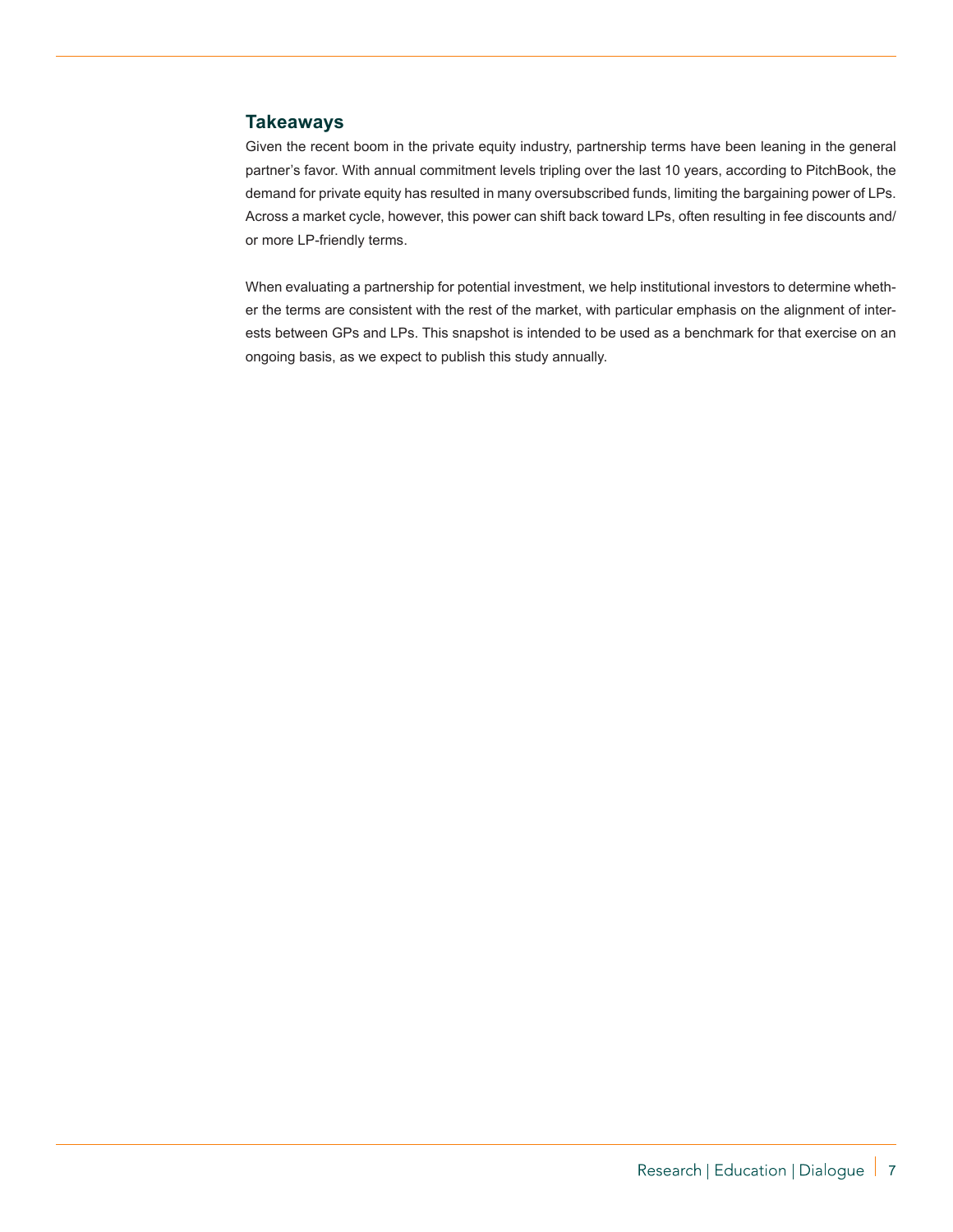#### **About the Author**



**Ashley DeLuce, CAIA,** is a vice president in Callan's Private Equity Consulting group. She joined this group in July 2017 and assists in all aspects of private equity consulting, including research and client servicing, portfolio reviews, manager searches, research projects, and performance reporting for clients. She is a shareholder of the firm.

Ashley joined Callan in May 2015 and previously worked in Callan's Client Report Services group preparing quarterly and monthly performance measurement reports.

Ashley earned a BA in history and interdisciplinary studies from the College of William and Mary. She has earned the right to use the Chartered Alternative Investment Analyst designation.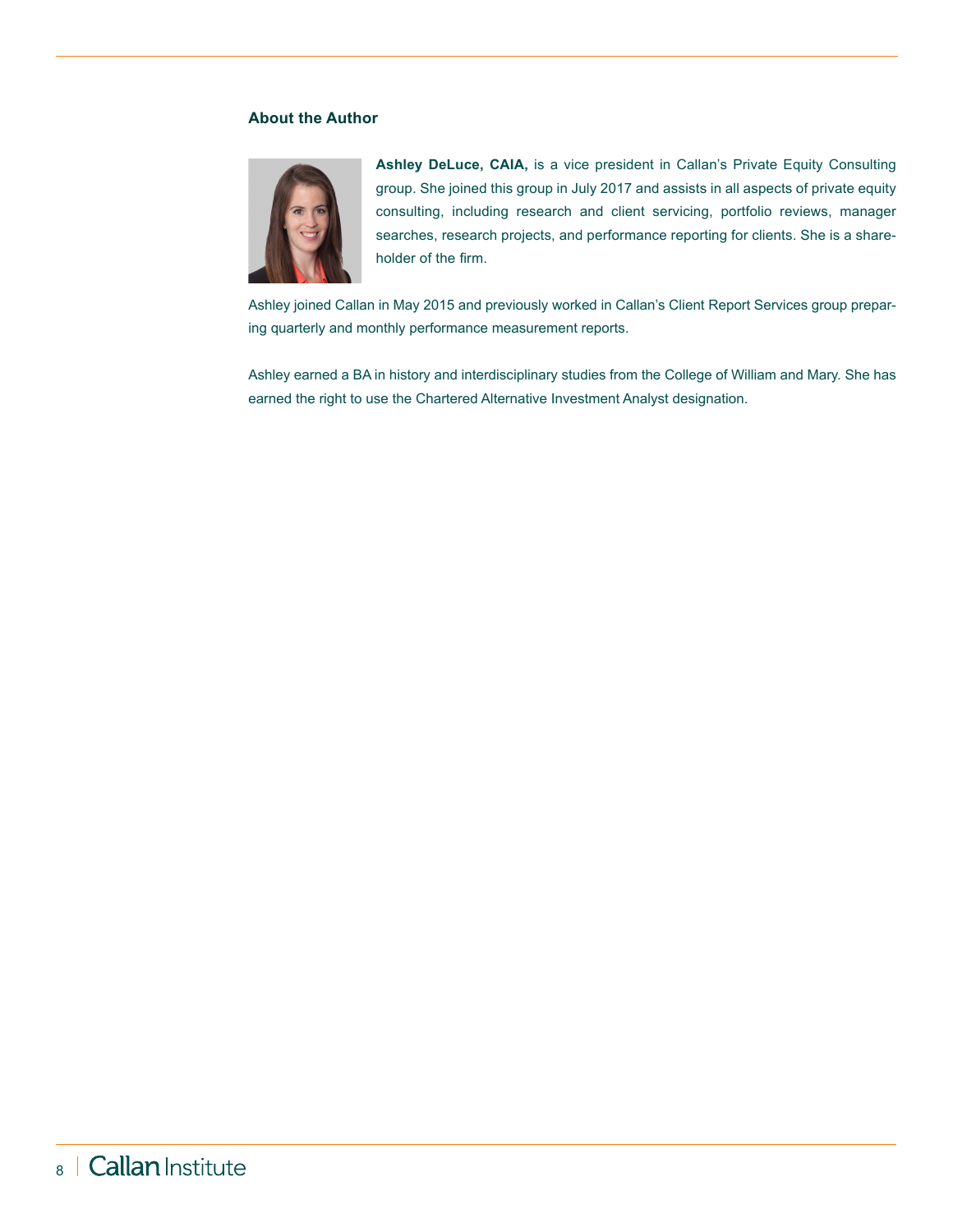*If you have any questions or comments, please email institute@callan.com.*

#### **About Callan**

Callan was founded as an employee-owned investment consulting firm in 1973. Ever since, we have empowered institutional clients with creative, customized investment solutions backed by proprietary research, exclusive data, and ongoing education. Today, Callan advises on more than \$2 trillion in total fund sponsor assets, which makes it among the largest independently owned investment consulting firms in the U.S. We use a client-focused consulting model to serve pension and defined contribution plan sponsors, endowments, foundations, independent investment advisers, investment managers, and other asset owners. Callan has six offices throughout the U.S. Learn more at www.callan.com.

#### **About the Callan Institute**

The Callan Institute, established in 1980, is a source of continuing education for those in the institutional investment community. The Institute conducts conferences and workshops and provides published research, surveys, and newsletters. The Institute strives to present the most timely and relevant research and education available so our clients and our associates stay abreast of important trends in the investments industry.

#### © 2020 Callan LLC

Certain information herein has been compiled by Callan and is based on information provided by a variety of sources believed to be reliable for which Callan has not necessarily verified the accuracy or completeness of or updated. This report is for informational purposes only and should not be construed as legal or tax advice on any matter. Any investment decision you make on the basis of this report is your sole responsibility. You should consult with legal and tax advisers before applying any of this information to your particular situation. Reference in this report to any product, service or entity should not be construed as a recommendation, approval, affiliation or endorsement of such product, service or entity by Callan. Past performance is no guarantee of future results. This report may consist of statements of opinion, which are made as of the date they are expressed and are not statements of fact. The Callan Institute (the "Institute") is, and will be, the sole owner and copyright holder of all material prepared or developed by the Institute. No party has the right to reproduce, revise, resell, disseminate externally, disseminate to subsidiaries or parents, or post on internal web sites any part of any material prepared or developed by the Institute, without the Institute's permission. Institute clients only have the right to utilize such material internally in their business.